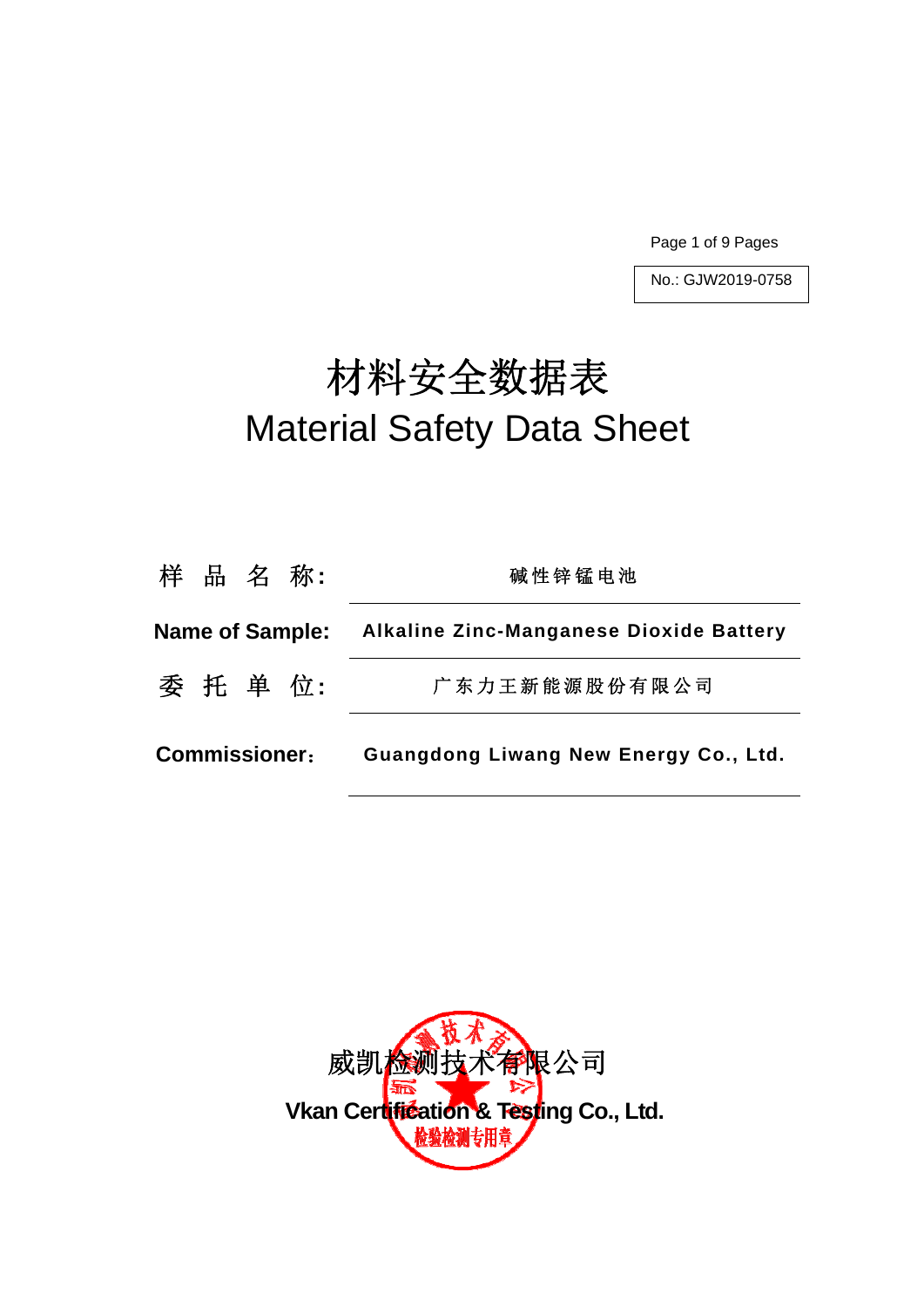## 材料安全数据表

## Material Safety Data Sheet

| 1. 化学品及企业标识                                        |                                                                                           |  |  |  |  |
|----------------------------------------------------|-------------------------------------------------------------------------------------------|--|--|--|--|
| <b>Chemical product and company identification</b> |                                                                                           |  |  |  |  |
| 样品名称                                               | 碱性锌锰电池                                                                                    |  |  |  |  |
| Name of Sample                                     | Alkaline Zinc-Manganese Dioxide Battery                                                   |  |  |  |  |
| 样品型号                                               | LR <sub>03</sub>                                                                          |  |  |  |  |
| Type/Mode                                          | 1.5V                                                                                      |  |  |  |  |
| 商标                                                 |                                                                                           |  |  |  |  |
| <b>Trade Mark</b>                                  |                                                                                           |  |  |  |  |
| 委托单位                                               | 广东力王新能源股份有限公司                                                                             |  |  |  |  |
| Commissioned by                                    | Guangdong Liwang New Energy Co., Ltd.                                                     |  |  |  |  |
| 委托单位地址                                             |                                                                                           |  |  |  |  |
| Commissioner                                       | 东莞市塘厦镇石马管理区力王工业园<br>Shima Village, Tangxia Town, Dongguan City, Guangdong Province, China |  |  |  |  |
| address                                            |                                                                                           |  |  |  |  |
| 生产单位                                               | 广东力王新能源股份有限公司                                                                             |  |  |  |  |
| Manufacturer                                       | Guangdong Liwang New Energy Co., Ltd.                                                     |  |  |  |  |
| 生产单位地址                                             | 东莞市塘厦镇石马管理区力王工业园                                                                          |  |  |  |  |
| Manufacturer address                               | Shima Village, Tangxia Town, Dongguan City, Guangdong Province, China                     |  |  |  |  |
|                                                    | 联合国《关于危险品货物运输的建议书》21版                                                                     |  |  |  |  |
|                                                    | UN "Recommendations on the TRANSPORT OF DANGEROUS GOODS"                                  |  |  |  |  |
| 鉴定依据                                               | ST/SG/AC.10/1/Rev.21                                                                      |  |  |  |  |
| Inspection according                               | 国际航空运输协会《危险品运输规则》第61版                                                                     |  |  |  |  |
| to                                                 | IATA Dangerous Goods Regulations 61st Edition                                             |  |  |  |  |
|                                                    | 国际海运危险货物运输规则 2018版                                                                        |  |  |  |  |
|                                                    | IMDG CODE (Amdt.39-18) 2018 Edition                                                       |  |  |  |  |
| 应急电话                                               |                                                                                           |  |  |  |  |
| Emergency telephone                                | +86-0769-86201111-8062                                                                    |  |  |  |  |
| call                                               |                                                                                           |  |  |  |  |
|                                                    | 发日期: 2019 2:31<br>接样日期: 2019-12-26<br><b>Jare Brissue:</b><br>Receiving date:             |  |  |  |  |

Approved by:  $\bullet$  Reviewed by:  $\bullet$  Reviewed by: 批准:  $H^{\text{max}}$  审核:  $L^{\text{max}}$   $0$  主检:

Wei Couchea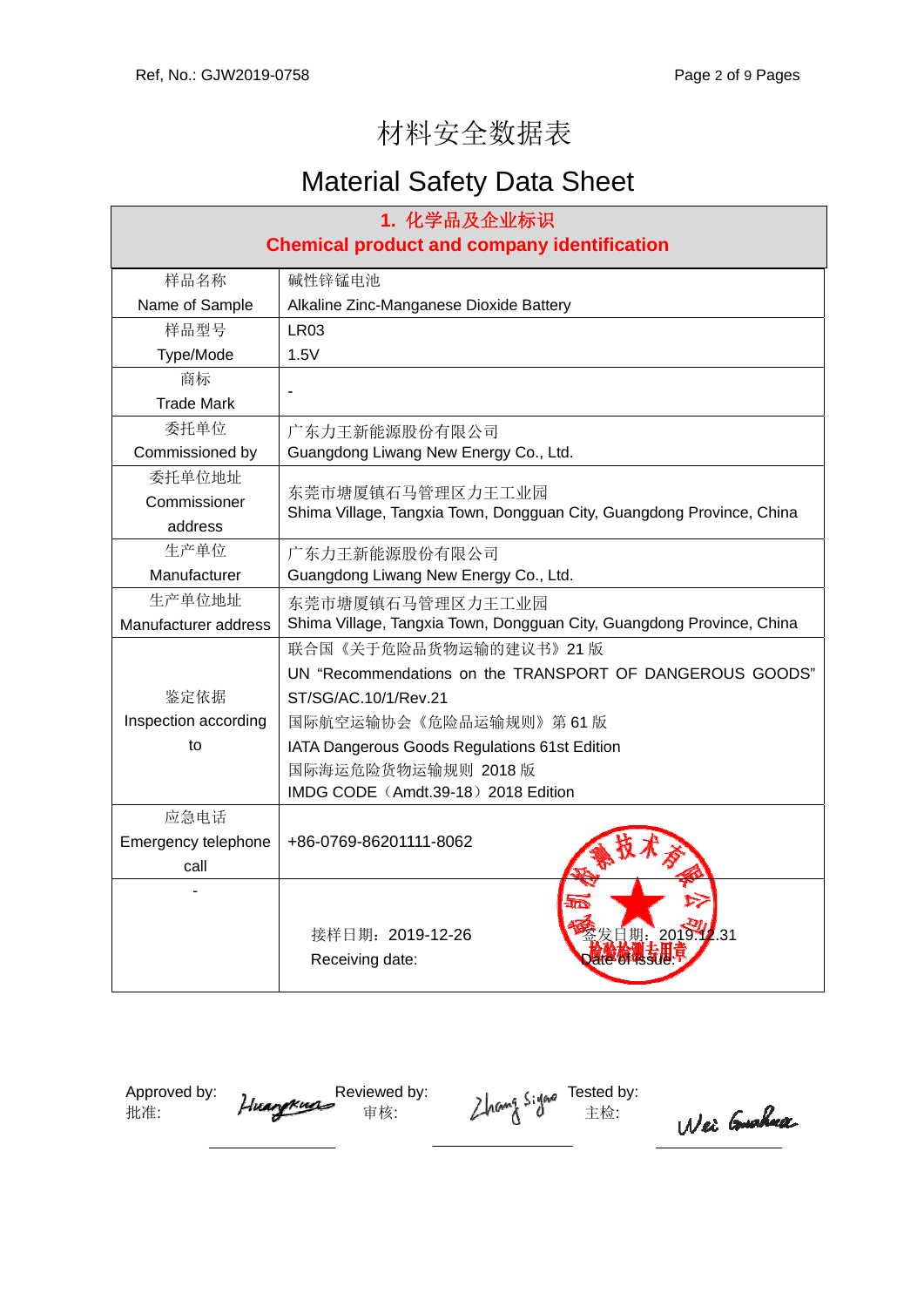| 2. 成分/组成信息<br><b>Composition information</b> |                         |                |            |  |
|----------------------------------------------|-------------------------|----------------|------------|--|
| 化学成分                                         | 化学式                     | CAS 号          | 重量百分比      |  |
| <b>Chemical Composition</b>                  | <b>Chemical Formula</b> | <b>CAS No.</b> | Weight (%) |  |
| 二氧化锰<br>Manganese Dioxide                    | MnO <sub>2</sub>        | 1313-13-9      | 40%        |  |
| 锌                                            | Zn                      | 7440-66-6      | 16%        |  |
| <b>Zinc Metal</b>                            |                         |                |            |  |
| 氢氧化钾                                         | <b>KOH</b>              | 1310-58-3      | 8%         |  |
| Potassium hydroxide                          |                         |                |            |  |
| 水                                            | $H_2O$                  | 7732-18-5      | 10%        |  |
| Water                                        |                         |                |            |  |
| 铁                                            | Fe                      | 7439-89-6      | 17%        |  |
| Iron                                         |                         |                |            |  |
| 纸                                            |                         |                | 1%         |  |
| Paper                                        |                         |                |            |  |
| 铜                                            | Cu                      | 7440-50-8      | 3%         |  |
| Copper                                       |                         |                |            |  |
| 尼龙-610                                       | $(C_{16}H_{30}N_2O_2)n$ | 9008-66-6      | 2%         |  |
| Nylon-610                                    |                         |                |            |  |
| 石墨                                           | C                       | 7782-42-5      | 3%         |  |
| Graphite                                     |                         |                |            |  |

## **3.** 危险性概述 **Hazards identification**

本报告所述样品碱性锌锰电池是原电池。

The sample Alkaline Zinc-Manganese Dioxide Battery listed in this report is primary batteries. 根据联合国《关于危险品货物运输的建议书》21 版,国际航空运输协会《危险品规则》第 61 版, 《国际海运危险货物规则 》2018 版的相关规定,该样品不属于危险货物。

According to the relevant provision of UN "Recommendations on the TRANSPORT OF DANGEROUS GOODS" ST/SG/AC.10/1/Rev.21, IATA Dangerous Goods Regulations 61st Edition and IMDG CODE (Amdt.39-18) 2018 Edition, the samples doesn't belong to Dangerous Goods.

## **4.** 急救措施 **First aid measures**

眼睛: 万一接触, 立即用大量的清水冲洗至少 15 分钟, 翻起上下眼睑, 直到化学的残留物消失 为止,迅速就医。

**Eye:** Flush eyes with plenty of water for at least 15 minutes, occasionally lifting the upper and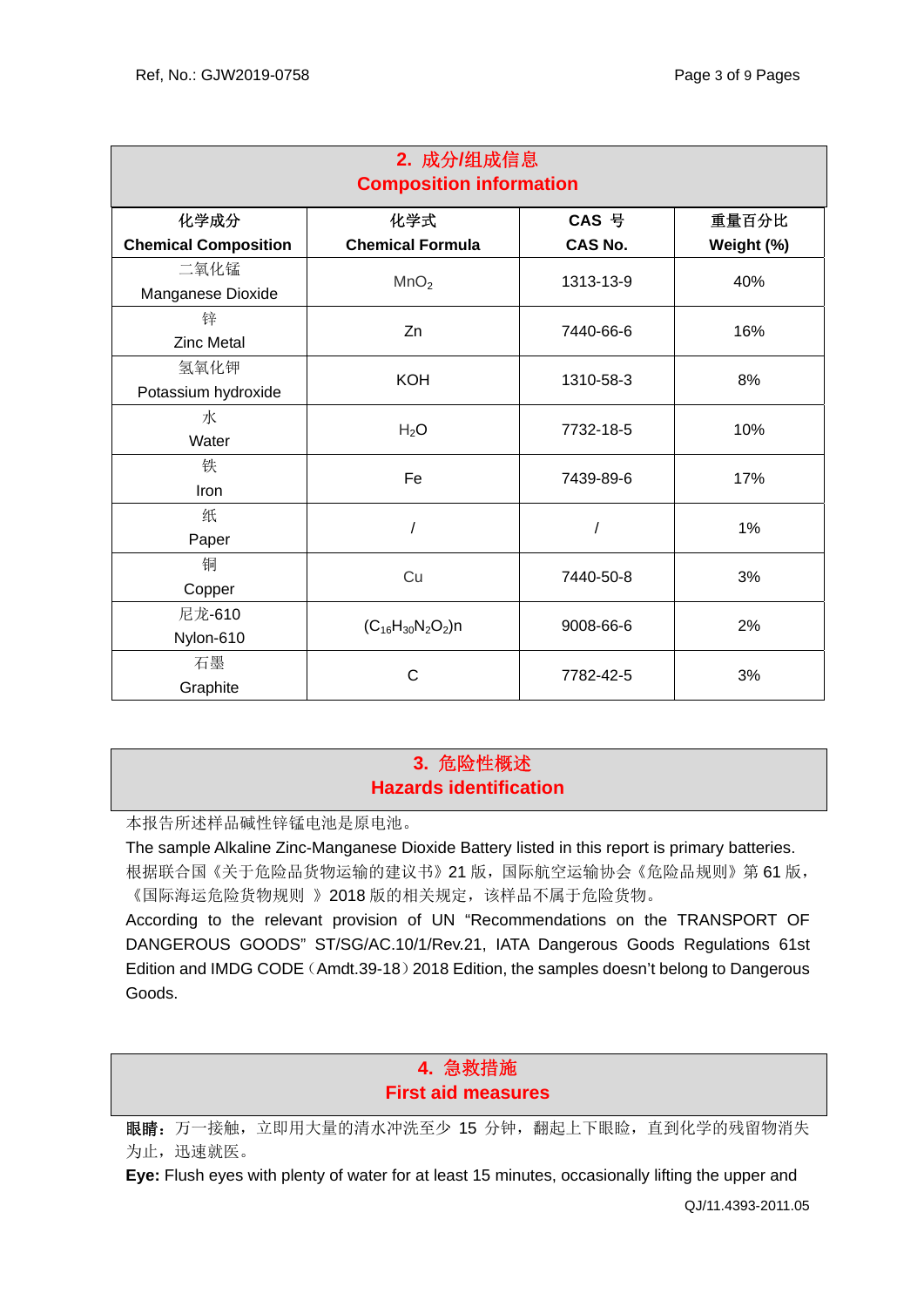lower eyelids. Get medical aid.

皮肤:万一接触,用大量水冲洗至少15分钟,同时除去污染的衣物和鞋子,迅速就医。 **Skin:** Remove contaminated clothes and rinse skin with plenty of water or shower for 15 minutes. Get medical aid.

食入:饮用两杯牛奶或水。如果当事人仍然清晰可以采取催吐的方法,并且立即就医。 **Ingestion:** Give at least 2 glasses of milk or water. Induce vomiting unless patient is unconscious. Call a physician

### **5.** 消防措施 **Fire-fighting measures**

燃点:不适用 **Flash Point:** N/A. 自燃温度:不适用 **Auto-Ignition Temperature:** N/A. 灭火介质: 大量水(降温), 二氧化碳 **Extinguishing Media: Water, CO<sub>2</sub>.** 特殊灭火程序: 自给式呼吸器 **Special Fire-Fighting Procedures: Self-contained breathing apparatus.** 异常火灾或爆炸: 当电芯暴露于过热的环境中时, 电池可能会破裂。 **Unusual Fire and Explosion Hazards**  Cell may vent when subjected to excessive heat-exposing battery contents. 燃烧产生的危险物品:金属氧化物烟气 **Hazardous Combustion Products: Metal oxide fumes.** 

## **6.** 泄露应急处理 **Accidental release measures**

#### 为防止电池材料泄露或释放采取的措施

如果电池内部材料泄露,试验人员应立刻撤离试验区直到烟气消散。将通风设备打开吹散危险性 气体。用抹布擦净试验区,清除溢出的液体,将泄露电池放进塑料袋中,然后放进钢制容器。避 免皮肤和眼睛接触或吸入有害烟雾。

#### **Steps to be taken in case of Material is Released or Spilled**

If the battery material is released, remove personnel from area until fumes dissipate. Provide maximum ventilation to clear out hazardous fumes. Wipe it up with a cloth, and dispose of it in a plastic bag and put into a steel can. The preferred response is to leave the area and allow the battery to cool and vapors to dissipate. Provide maximum ventilation. Avoid skin and eye contact or inhalation of fumes. Remove spilled liquid with absorbent and incinerate.

#### 废弃物处置方法

建议将电池完全放电后,交给专业部门处理。

#### **Waste Disposal Method**

It is recommended to discharge the battery to the end and pass to professional department for treatment.

> **7.** 操作处置和储存 **Handling and storage**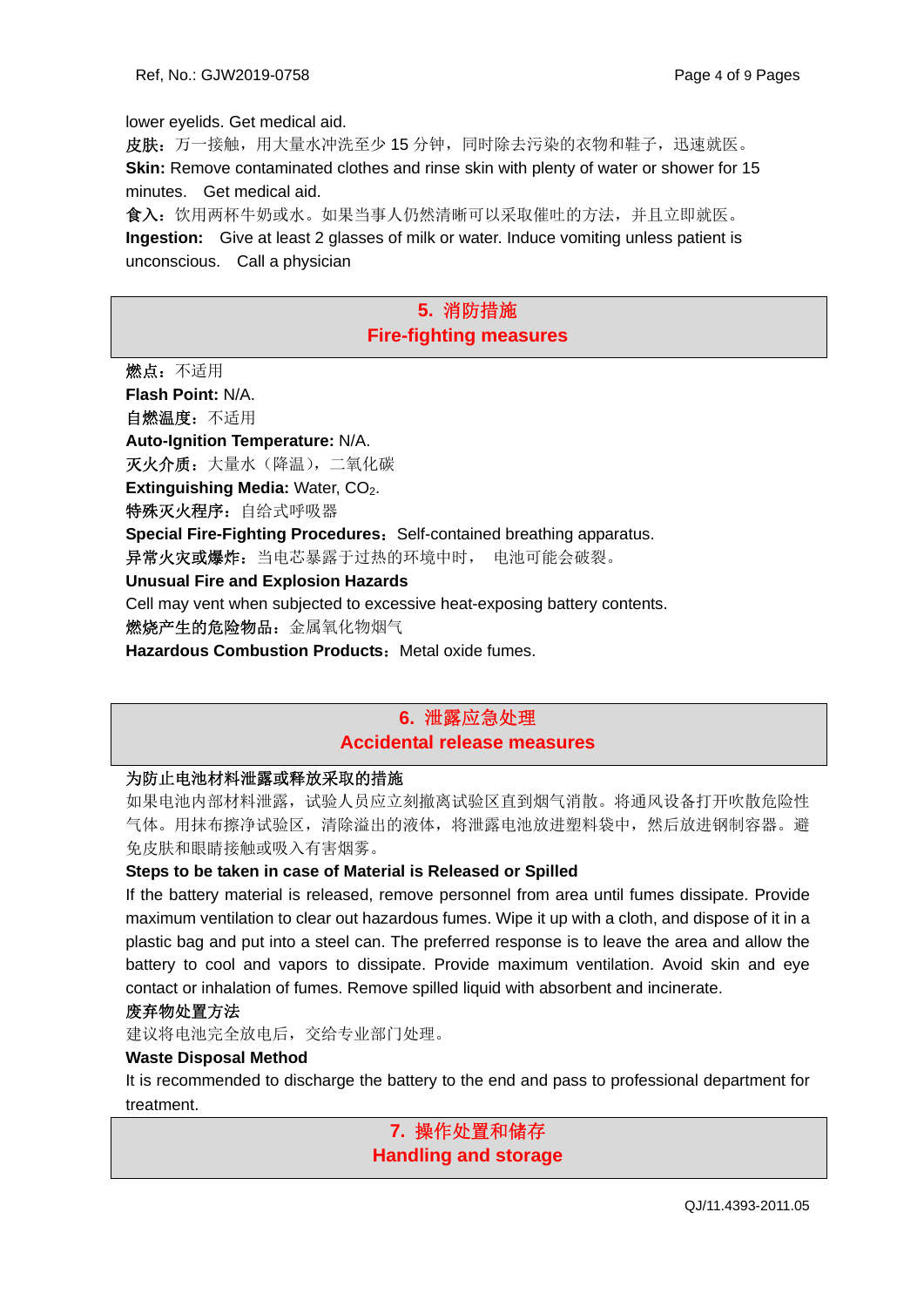禁止打开、毁坏或焚烧电池,因为电池有可能在这些处理过程中发生爆炸、破裂或泄露等事故。 禁止将电池短路、充电、强制放电或扔入火中。禁止挤压刺穿电池或将电池浸入溶液中。

The battery should not be opened, destroyed or incinerate, since they may leak or rupture and release to the environment the ingredients that they contain in the hermetically sealed container. Do not short circuit terminals, or charge the battery, forced over-discharge, throw to fire. Do not crush or puncture the battery, or immerse in liquids.

#### 操作处置和储存中的防范措施

禁止物理或电滥用,禁止高温储存,最好将电池储存在阴凉、干燥、通风及温度变化较小的环境 中。禁止将电池接触加热设备或将电池直接暴露与阳光中。

#### **Precautions to be taken in handling and storing**

Avoid mechanical or electrical abuse. Storage preferably in cool, dry and ventilated area, where is subject to little temperature change. Storage at high temperatures should be avoided. Do not place the battery near heating equipment, nor expose to direct sunlight for long periods.

#### 其他要注意的防范措施

拆解、挤压、直接放入火中或高温条件下,电池可能发生爆炸和燃烧。禁止短接或将电池极性反 接。

#### **Other Precautions**

The battery may explode or cause burns, if disassembled, crushed or exposed to fire or high temperatures. Do not short or install with incorrect polarity.

## **8.** 接触控制**/**个人防护 **Exposure controls/personal protection**

#### 呼吸防护:

正常操作条件下不需要做呼吸保护。

#### **Respiratory Protection**

Respiratory Protection is not necessary under conditions of normal use.

#### 通风条件

正常使用条件下不需要。

#### **Ventilation**

Not necessary under conditions of normal use.

#### 防护手套

正常使用条件下不需要。

#### **Protective Gloves**

Not necessary under conditions of normal use.

#### 其他防护服装或设备

正常使用条件下不需要。

#### **Other Protective Clothing or Equipment**

Not necessary under conditions of normal use.

#### 电池开阀试验时应做好个人防护

需要准备呼吸防护,防护手套,防护服装和有护边的安全玻璃罩。

#### **Personal Protection is recommended for venting battery**

Respiratory Protection, Protective Gloves, Protective Clothing and safety glass with side shields.

## **9.** 物理和化学特性 **Physical and chemical properties**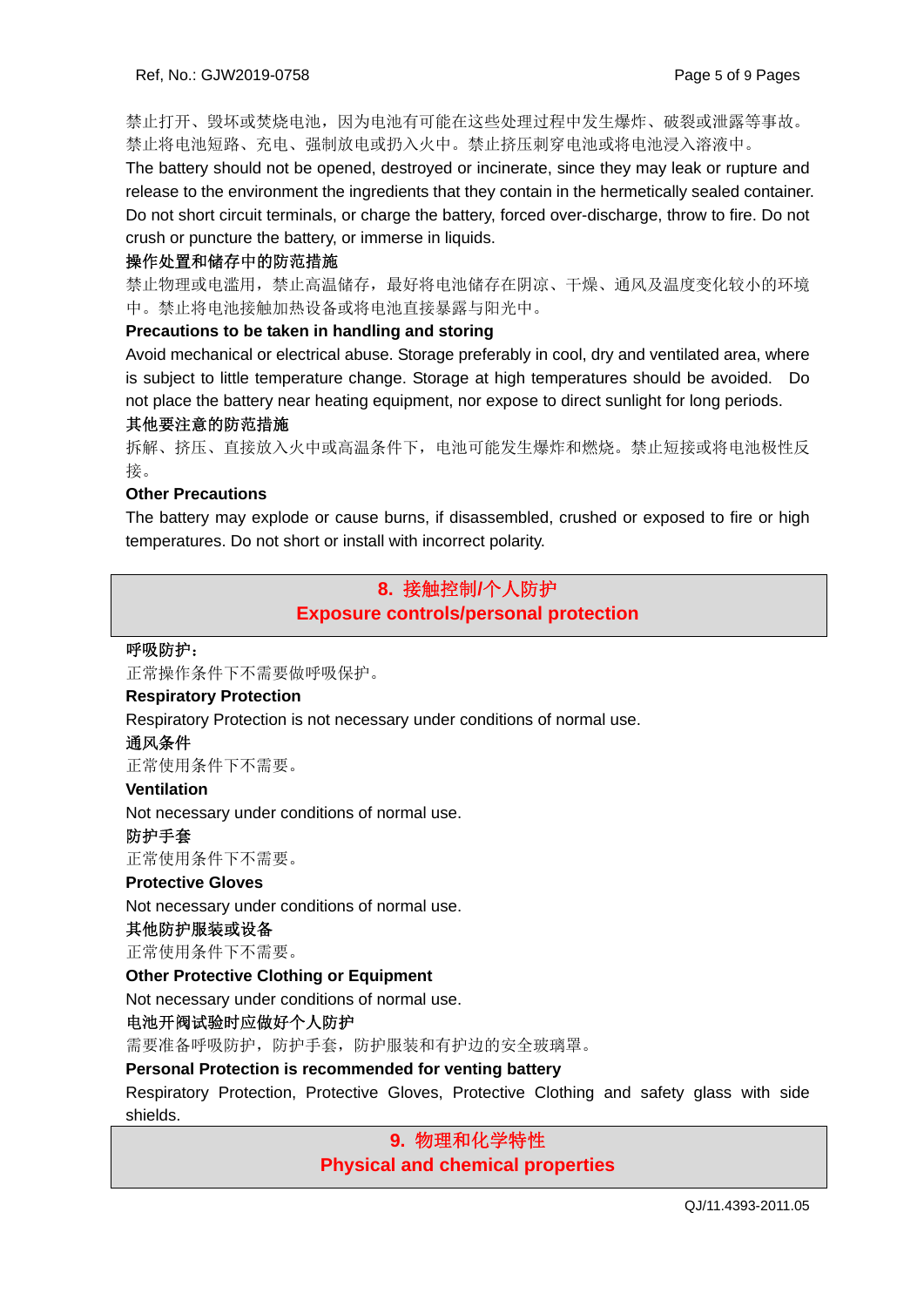外形:圆柱形 **Appearance:** Cylindrical 气味: 无。 **Odour:** None. 酸碱度: 正常使用条件下不适用。 **pH:** Not applicable under conditions of normal use. 闪点:无。 **Flash Point:** NA. 易燃度: 无。 **Flammability:** NA. 溶解性(水溶性):正常使用条件下不溶于水。 **Solubility (water):** Insoluble in water under conditions of normal use. 溶解性(其他):针对单个组分暴露情况,其他不适用。 **Solubility (other):** Not applicable unless individual components exposed.

## **10.** 稳定性和反应活性 **Stability and reactivity**

稳定性:产品在第 7 节所述的条件下稳定。

**Stability:** Product is stable under conditions described in Section 7.

应避免的条件: 加热 70°C 以上或焚烧、变形、毁坏、粉碎、拆卸、充电、短路, 长时间暴露在 潮湿的条件下。

**Conditions to Avoid :** Heat above 70°C or incinerate. Deform. Mutilate. Crush. Disassemble. Charge. Short circuit. Expose over a long period to humid conditions.

应避免的材料:氧化剂,酸,碱,水。

**Materials to avoid:** Oxidizing agents, acid, alkalis, water.

危险分解物:有毒烟雾,并可能形成过氧化物。

**Hazardous Decomposition Products:** Toxic Fumes, and may form peroxides.

聚合危害:不适用。

**Hazardous Polymerization:** N/A.

如果发生泄露,避免与强氧化剂,无机酸,强碱,卤代烃接触。

If leaked, forbidden to contact with strong oxidizers, mineral acids, strong alkalis, halogenated hydrocarbons.

## **11.** 毒理学资料 **Toxicological information**

标志及症状: 无, 除非电池破裂。

**Signs & symptoms:** None, unless battery ruptures.

内部物质暴露的情况下,电解液对眼睛和皮肤有刺激性并产生化学灼伤。

In the event of exposure to internal contents, electrolyte will cause chemical burn and irritating to the eyes and skin.

吸入:无。

**Inhalation:** NA.

皮肤接触:对皮肤刺激性。

**Skin contact:** Skin irritant.

眼睛接触:对眼睛有刺激性。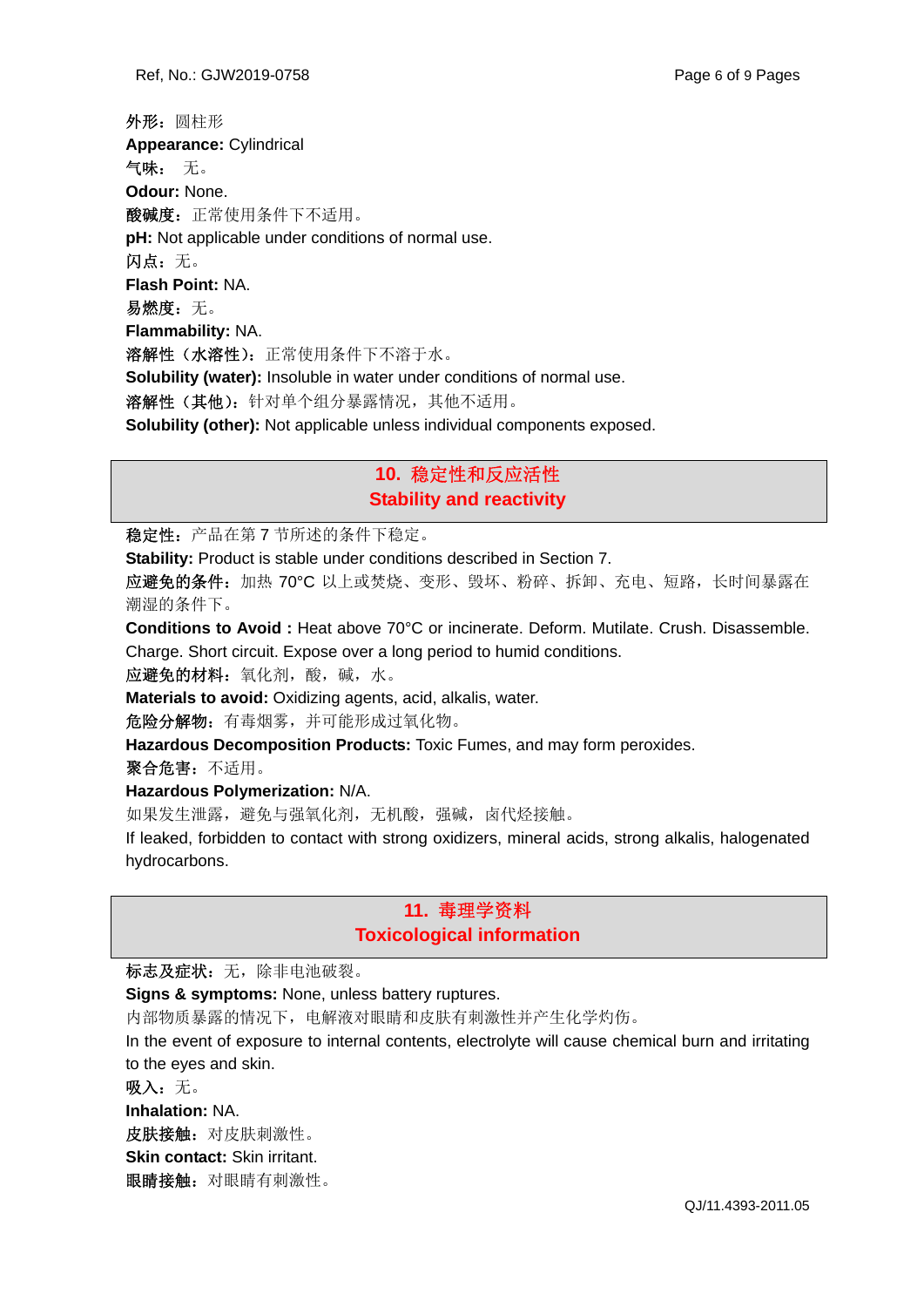#### **Eye contact:** Eye irritant

食入:吞下中毒。

**Ingestion: Poisoning if swallowed..** 

下列情况下会危险人员身体健康:如果与电池内部材料直接接触,皮肤可能会出现干燥、灼烧等 轻微或严重的刺激,并且损坏靶器官的神经,肝脏和肾脏。

Medical conditions generally aggravated by exposure: In the event of exposure to internal contents, moderate to server irritation, burning and dryness of the skin may occur, Target organs nerves, liver and kidneys.

### **12.** 生态学资料  **Ecological information**

对哺乳动物的影响:目前未知。 **Mammalian effects:** None known at present. 生态毒性:目前未知。 **Eco-toxicity:** None known at present. 生物体内积累:缓慢生物降解。 **Bioaccumulation potential:** Slowly Bio-degradable. 环境危害:目前没有已知的环境危害。

**Environmental fate:** None known environmental hazards at present.

## **13.** 废弃处置 **Disposal consideration**

禁止焚烧,或使电池温度超过 70°C,这种滥用可导致泄漏和/或电池爆炸。应按照相应的地方性 法规处理。

Do not incinerate, or subject cells to temperature in excess of 70°C, Such abuse can result in loss of seal leakage, and/or cell explosion. Dispose of in accordance with appropriate local regulations.

## **14.** 运输信息 **Transport information**

运输标签:不适用

**Label for conveyance:** Not Applicable.

**UN** 编号:不适用

**UN Number:** Not Applicable.

海洋污染物: 无

**Marine pollutant:** No

本报告所述样品包装中需具有适当的防短路和意外启动的措施。

The samples are properly protected so as to prevent short circuits and accidental activation in the package.

根据国际航空运输协会《危险品规则》第 61 版特殊规定 A123 条款, 本报告所述样品可作为"干 电池"按照普通货物运输;根据《国际海运危险货物规则》2018 版规定,本报告所述样品可按照 普通货物运输。

According to the special provisions A123 of the IATA Dangerous Goods Regulations 61st Edition, the samples list in this report can be considered as a "dry cell" and transport as ordinary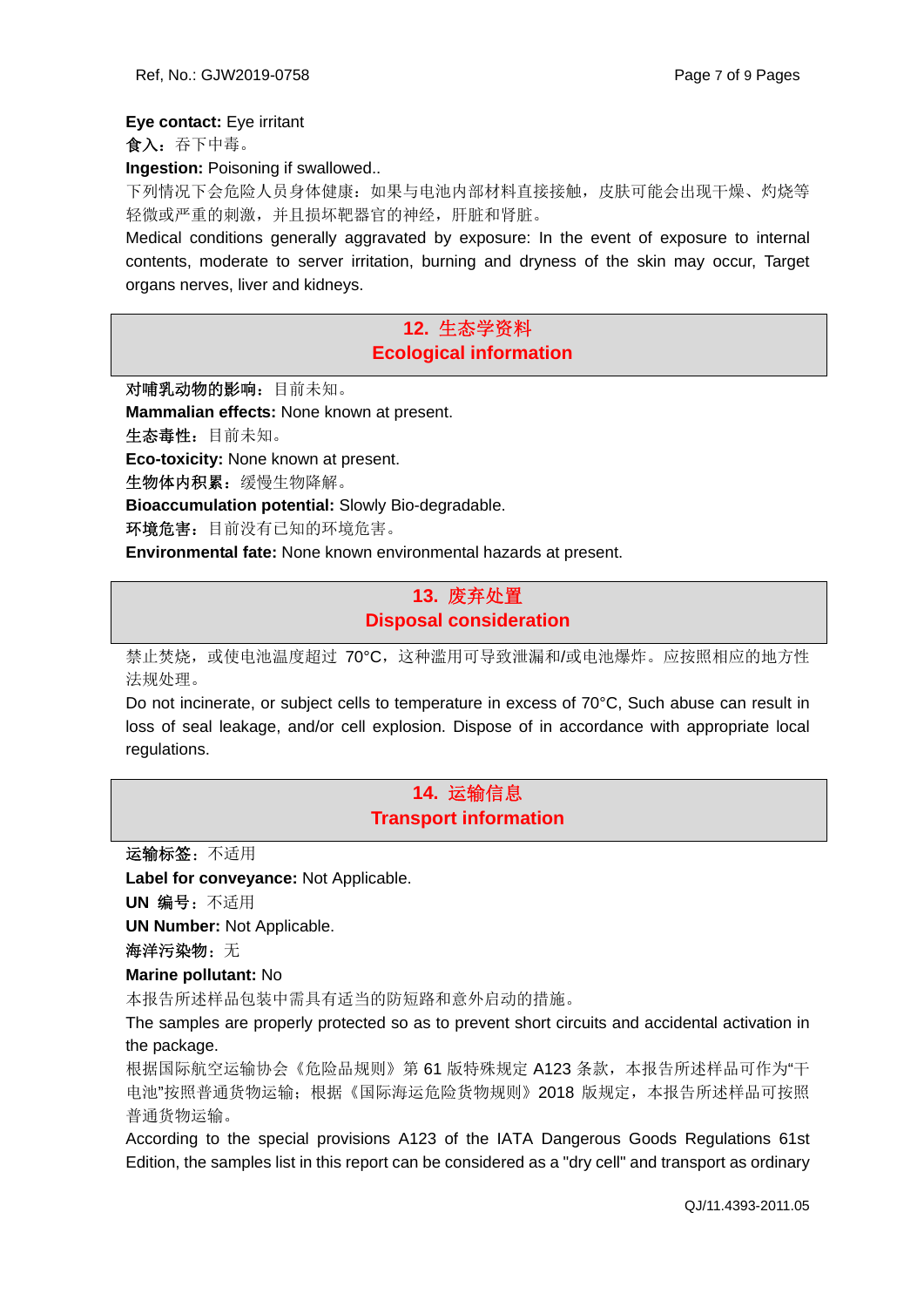goods. According to IMDG CODE(Amdt.39-18)2018 Edition, the sample list in this report can be transport as ordinary goods.

## **15.** 法规信息 **Regulation information**

法律信息 Law information 《危险物品规则》 《Dangerous Goods Regulations》 《对危险货物运输的有关规定的建议》 《Recommendations on the Transport of Dangerous Goods Model Regulations》 《国际海运危险货物规则》 《International Maritime Dangerous Goods》 《危险品安全运输技术指令》 《Technical Instructions for the Safe Transport of Dangerous Goods》 《危险货物分类和品名编号》 《Classification and code of dangerous goods》 《职业安全卫生法》 《Occupational Safety and Health Act》(OSHA) 《有毒物质控制法》 《Toxic Substance Control Act》(TSCA) 《消费产品安全法》 《Consumer Product Safety Act》(CPSA) 《联邦环境污染控制法》 《Federal Environmental Pollution Control Act》(FEPCA) 《资源保护及恢复法案》 《Resource Conservation and Recovery Act》(RCRA) 《安全饮用水法》 《Safety Drinking Water Act》(CWA)

## **16.** 其他信息 **Other information**

本文件仅对由委托方广东力王新能源股份有限公司提供的,并由广东力王新能源股份有限公司生 产的电池(LR03)有效。该电池的成分信息由委托方提供并承诺其完整性和准确性。用户应仔细 阅读此文件,并按照正确的方法使用电池,如因电池使用不当造成的损害或损失,威凯检测技术 有限公司(CVC)不承担任何责任。

This file is only effective to the batteries (LR03) provided by commissioner Guangdong Liwang New Energy Co., Ltd., which manufactured by Guangdong Liwang New Energy Co., Ltd. The commissioner provides the composition information of batteries, and promises its integrity and accuracy. Users should read this file carefully, and use the batteries in correct method. Vkan Certification & Testing Co., Ltd. (CVC) doesn't assume responsibility for any damage or loss because of misuse of batteries.